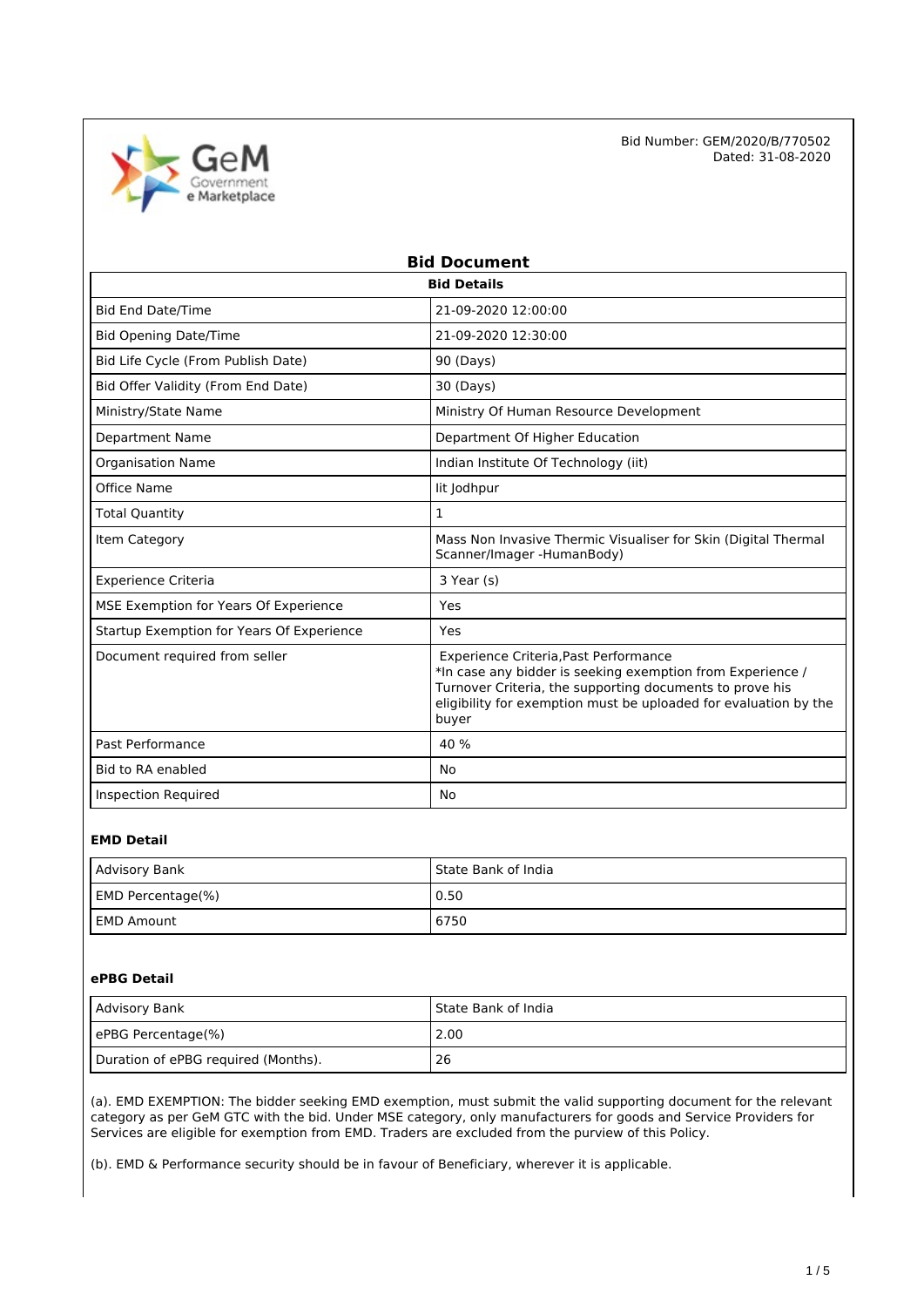#### **Beneficiary:**

Senior Assistant (Stores and Purchase) Iit Jodhpur, Department of Higher Education, Indian Institute of Technology (IIT), Ministry of Human Resource Development Karwar IIT Jodhpur Pincode 342037 (Sharad Srivastava)

## **Splitting**

Bid splitting not applied.

1. Experience Criteria: In respect of the filter applied for experience criteria, the Bidder or its OEM {themselves or through reseller(s)} should have regularly, manufactured and supplied same or similar Category Products to any Central / State Govt Organization / PSU / Public Listed Company for number of years as indicated in the bid document before the bid opening date. Copies of relevant contracts to be submitted along with bid in support of having supplied some quantity during each of the year. In case of bunch bids, the category of primary product having highest value should meet this criterion.

2. Past Performance: The Bidder or its OEM {themselves or through re-seller(s)} should have supplied same or similar Category Products for 40% of bid quantity, in at least one of the last three years before the bid opening date to any Central / State Govt Organization / PSU / Public Listed Company. Copies of relevant contracts (proving supply of cumulative order quantity in any one year) to be submitted along with bid in support of quantity supplied in the relevant year. In case of bunch bids, the category related to primary product having highest bid value should meet this criterion.

# **Mass Non Invasive Thermic Visualiser For Skin (Digital Thermal Scanner/Imager -HumanBody) ( 1 pieces )**

### **Technical Specifications**

### [\\* As per GeM Category Specification](https://bidplus.gem.gov.in/bidding/bid/showCatalogue/X3aTZLiQ3ifmQO4JGy9wSSiQ_pNweW47SpqsujXeeRc)

| <b>Specification</b>    | <b>Specification Name</b>                                         | <b>Values</b>                                                                                                                                                                    | <b>Bid Requirement</b><br>(Allowed Values)                                                                   |
|-------------------------|-------------------------------------------------------------------|----------------------------------------------------------------------------------------------------------------------------------------------------------------------------------|--------------------------------------------------------------------------------------------------------------|
| Display                 | Display Type                                                      | <b>LED DIsplay</b>                                                                                                                                                               | $\ast$                                                                                                       |
|                         | Display size<br>(External)                                        | 42                                                                                                                                                                               | 42.0                                                                                                         |
| Certification and       | <b>IP Protection</b>                                              | Others                                                                                                                                                                           | $\ast$                                                                                                       |
| Safety                  | Safety certification                                              | <b>CE</b>                                                                                                                                                                        | $\ast$                                                                                                       |
| <b>General Features</b> | Image capture,<br>review and save<br>mechanism                    | One handed image capture<br>Manually & Automatic Alarm<br>based image capture,<br>review and save capability                                                                     | One handed image capture<br>Manually & Automatic Alarm<br>based image capture,<br>review and save capability |
|                         | <b>Storage medium</b>                                             | <b>PC</b>                                                                                                                                                                        | PC                                                                                                           |
|                         | Size of Memory                                                    | $+500$ GB                                                                                                                                                                        | $\ast$                                                                                                       |
|                         | File formats                                                      | JPEG with Temperature Data                                                                                                                                                       | $\ast$                                                                                                       |
|                         | Digital camera/ Visual<br>Camera Resolution<br>(Mpixel)           | $N \geq 1MP$                                                                                                                                                                     | $\ast$                                                                                                       |
|                         | Facility for the<br>adjustment/ selection of<br>the time/date etc | Available                                                                                                                                                                        | $\ast$                                                                                                       |
|                         | Interface for image<br>transfer                                   | Bluetooth, WiFi, USB Cable<br>with suitable drivers for<br>downloading to PC, Two -<br>USB 2.0 ports with suitable<br>drivers for downloading to<br>PC, One - USB 2.0 ports with | $\ast$                                                                                                       |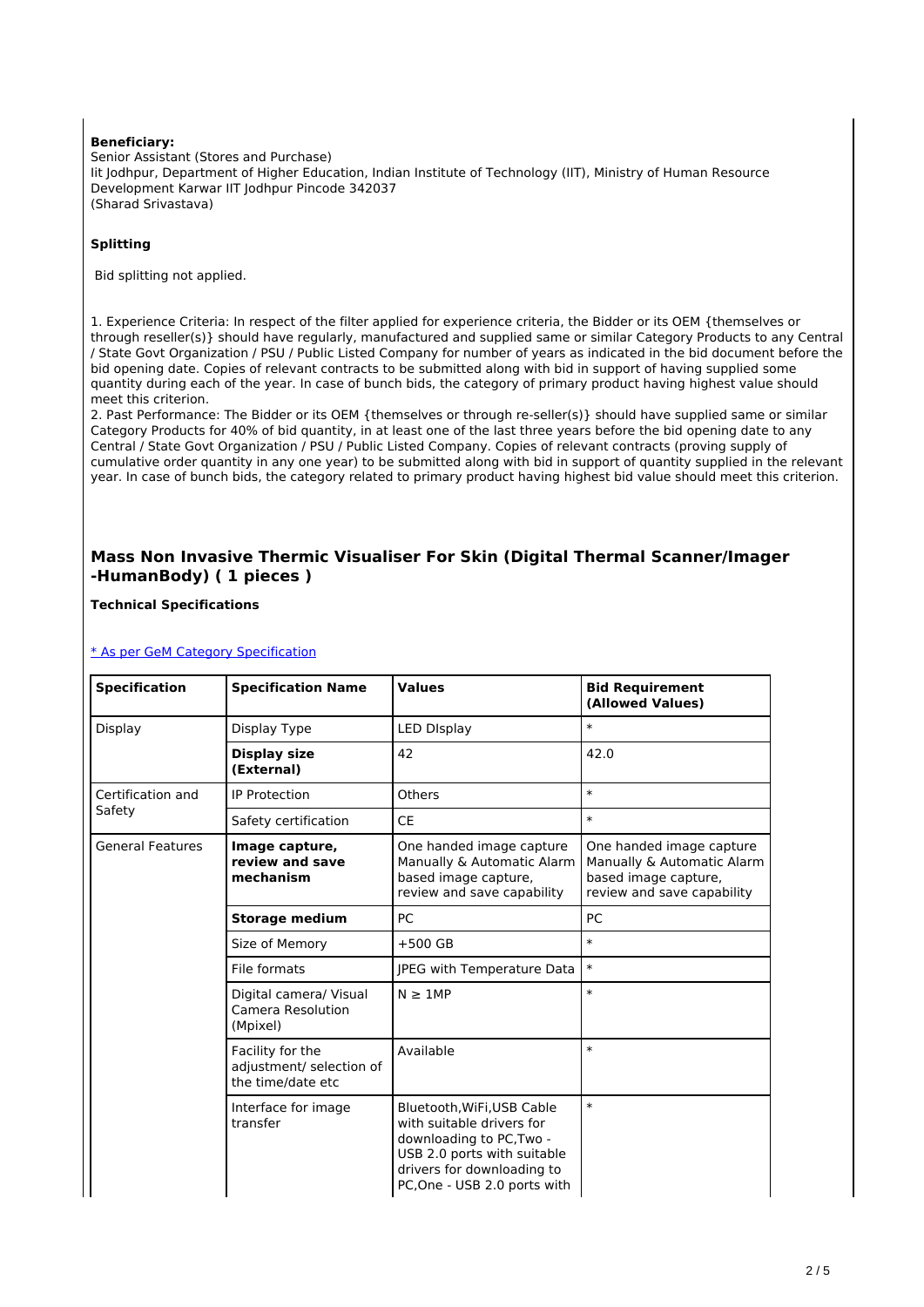|                                                      |                                                                                                                                                    | suitable drivers for<br>downloading to PC & RJ45                                                                                                                                                                                                                                                                                                                                                                                                                                                                                                                                                                                                                           |                                                                                                                                                                                                                                                                                                                                                                                                                                                                                                                                                                                                                                                                            |
|------------------------------------------------------|----------------------------------------------------------------------------------------------------------------------------------------------------|----------------------------------------------------------------------------------------------------------------------------------------------------------------------------------------------------------------------------------------------------------------------------------------------------------------------------------------------------------------------------------------------------------------------------------------------------------------------------------------------------------------------------------------------------------------------------------------------------------------------------------------------------------------------------|----------------------------------------------------------------------------------------------------------------------------------------------------------------------------------------------------------------------------------------------------------------------------------------------------------------------------------------------------------------------------------------------------------------------------------------------------------------------------------------------------------------------------------------------------------------------------------------------------------------------------------------------------------------------------|
|                                                      | Focus                                                                                                                                              | Manual                                                                                                                                                                                                                                                                                                                                                                                                                                                                                                                                                                                                                                                                     | $\ast$                                                                                                                                                                                                                                                                                                                                                                                                                                                                                                                                                                                                                                                                     |
| <b>Measurement Modes</b><br><b>Temperature Alarm</b> |                                                                                                                                                    | Hot Cursor, Face Detect<br>Rectangle with Max<br>Temp, Face recognition<br>while wearing mask with<br>temperature detection (via<br>infrared sensor). One<br>Individual Tested and<br>Tracked<br>Simultaneously., Face<br>recognition while wearing<br>mask with temperature<br>detection.TS-N95<br>Temperature Measurement,<br>Module Supported, Face<br>recognition while wearing<br>mask with temperature<br>detection., Face recognition<br>while wearing mask with<br>temperature detection (via<br>infrared sensor). One<br>Individual Tested and<br>Tracked Simultaneously.<br>99.7% recognition accuracy<br>under the condition of<br>0.03% false recognition rate | Hot Cursor, Face Detect<br>Rectangle with Max Temp,<br>Face recognition while<br>wearing mask with<br>temperature detection (via<br>infrared sensor). One<br>Individual Tested and<br>Tracked Simultaneously.,<br>Face recognition while<br>wearing mask with<br>temperature<br>detection.TS-N95<br>Temperature Measurement,<br>Module Supported, Face<br>recognition while wearing<br>mask with temperature<br>detection., Face recognition<br>while wearing mask with<br>temperature detection (via<br>infrared sensor). One<br>Individual Tested and<br>Tracked Simultaneously.<br>99.7% recognition accuracy<br>under the condition of<br>0.03% false recognition rate |
|                                                      |                                                                                                                                                    | Both                                                                                                                                                                                                                                                                                                                                                                                                                                                                                                                                                                                                                                                                       | Both                                                                                                                                                                                                                                                                                                                                                                                                                                                                                                                                                                                                                                                                       |
|                                                      | Software capable of<br><b>Automatic Face</b><br>locking mechanism to<br>only capture Humans                                                        | Available                                                                                                                                                                                                                                                                                                                                                                                                                                                                                                                                                                                                                                                                  | Available                                                                                                                                                                                                                                                                                                                                                                                                                                                                                                                                                                                                                                                                  |
|                                                      | <b>Software Capable of</b><br><b>Artifical Intelligence</b><br>to Calibrate Alarm<br>Thresholds as per<br>applicable Ambient<br><b>Temperature</b> | Available                                                                                                                                                                                                                                                                                                                                                                                                                                                                                                                                                                                                                                                                  | Available                                                                                                                                                                                                                                                                                                                                                                                                                                                                                                                                                                                                                                                                  |
|                                                      | Software to have<br>Automatic Screened<br><b>Human Count &amp;</b><br><b>Image Data Storage</b><br>feature                                         | Available                                                                                                                                                                                                                                                                                                                                                                                                                                                                                                                                                                                                                                                                  | Available                                                                                                                                                                                                                                                                                                                                                                                                                                                                                                                                                                                                                                                                  |
| Generic                                              | Size/ dimension                                                                                                                                    | 365                                                                                                                                                                                                                                                                                                                                                                                                                                                                                                                                                                                                                                                                        | $\ast$                                                                                                                                                                                                                                                                                                                                                                                                                                                                                                                                                                                                                                                                     |
|                                                      | Weight (including<br>batteries)                                                                                                                    | 2000                                                                                                                                                                                                                                                                                                                                                                                                                                                                                                                                                                                                                                                                       | $\ast$                                                                                                                                                                                                                                                                                                                                                                                                                                                                                                                                                                                                                                                                     |
|                                                      | Automatic active<br>temperature<br>stabilization system of<br>camera                                                                               | <b>Yes</b>                                                                                                                                                                                                                                                                                                                                                                                                                                                                                                                                                                                                                                                                 | $\ast$                                                                                                                                                                                                                                                                                                                                                                                                                                                                                                                                                                                                                                                                     |
|                                                      | Provision for through-the-<br>lens direct temperature<br>measurement capability                                                                    | Yes                                                                                                                                                                                                                                                                                                                                                                                                                                                                                                                                                                                                                                                                        | $\ast$                                                                                                                                                                                                                                                                                                                                                                                                                                                                                                                                                                                                                                                                     |
|                                                      | <b>Tripod Mounting</b>                                                                                                                             | <b>UNC 1/4"-20 Inbuilt</b>                                                                                                                                                                                                                                                                                                                                                                                                                                                                                                                                                                                                                                                 | $\ast$                                                                                                                                                                                                                                                                                                                                                                                                                                                                                                                                                                                                                                                                     |
|                                                      | Warranty                                                                                                                                           | 1                                                                                                                                                                                                                                                                                                                                                                                                                                                                                                                                                                                                                                                                          | $\ast$                                                                                                                                                                                                                                                                                                                                                                                                                                                                                                                                                                                                                                                                     |
| Lens Measurement<br>Features                         | <b>Horizontal Field of View</b><br>of Standard lens<br>(degree)                                                                                    | 25-30                                                                                                                                                                                                                                                                                                                                                                                                                                                                                                                                                                                                                                                                      | $\ast$                                                                                                                                                                                                                                                                                                                                                                                                                                                                                                                                                                                                                                                                     |
|                                                      | Vertical Field of View of                                                                                                                          | $20 - 25$                                                                                                                                                                                                                                                                                                                                                                                                                                                                                                                                                                                                                                                                  | $\ast$                                                                                                                                                                                                                                                                                                                                                                                                                                                                                                                                                                                                                                                                     |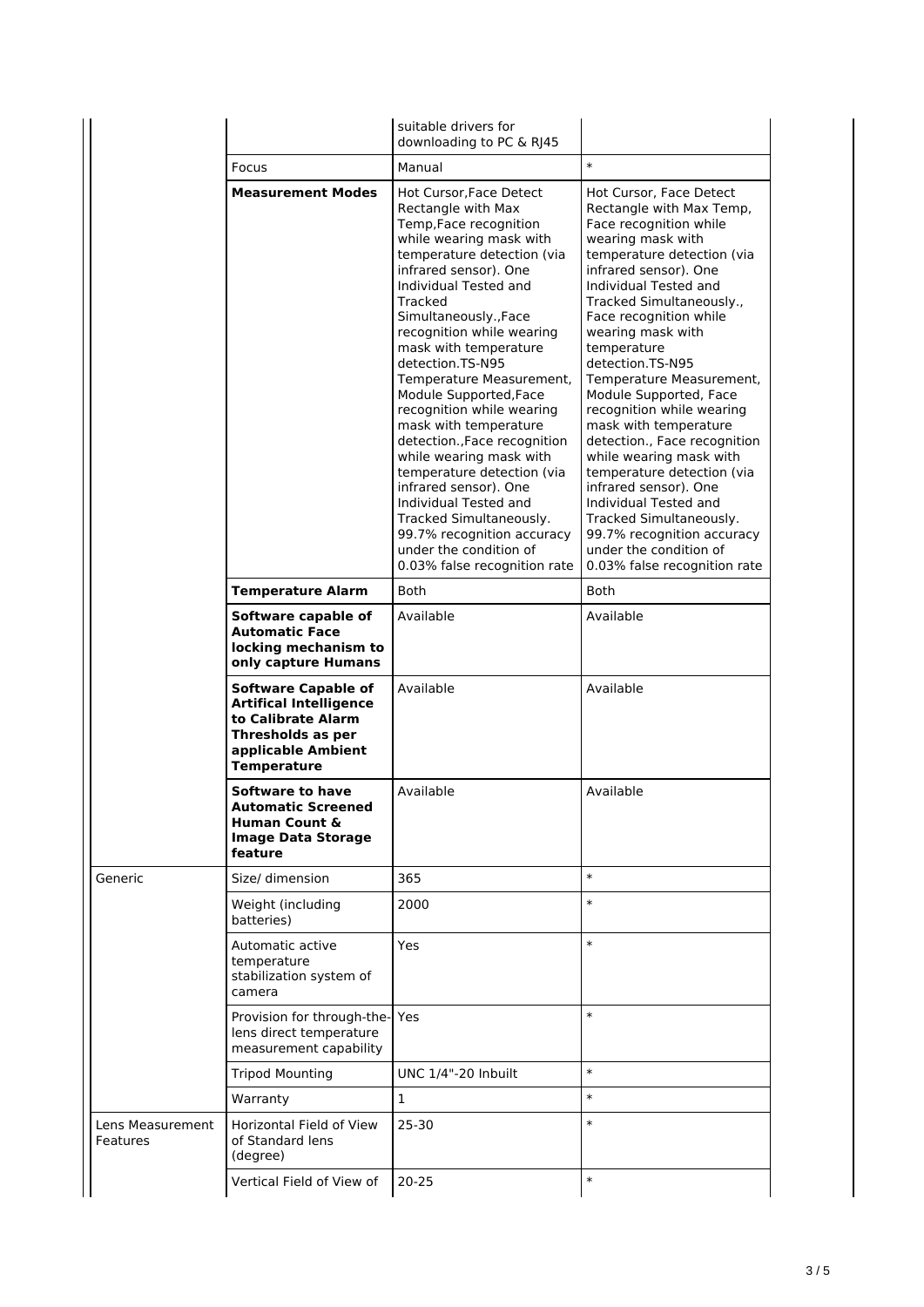|                                         | Standard lens                                                                                                                        |                                                                           |                                                                           |
|-----------------------------------------|--------------------------------------------------------------------------------------------------------------------------------------|---------------------------------------------------------------------------|---------------------------------------------------------------------------|
|                                         | <b>IFOV of Standard lens</b><br>(mRad)                                                                                               | 1.3                                                                       | 1.3                                                                       |
| <b>Operating Condition</b>              | Minimum Operating<br>Temperature                                                                                                     | 0                                                                         | $\ast$                                                                    |
|                                         | Maximum Operating<br>Temperature                                                                                                     | 50                                                                        | $\ast$                                                                    |
|                                         | <b>Operating Humidity (RH)</b><br>$(\% )$                                                                                            | 95                                                                        | $\ast$                                                                    |
| <b>Other Accessories</b><br>Included    | USB Cable, Manual,<br>Laptop/PC, Industrial<br>Tripod                                                                                | Available                                                                 | $\ast$                                                                    |
| Performance<br>Features                 | <b>Type</b>                                                                                                                          | Hand held along with<br>TRIPOD & External Display<br>along with PC/Laptop | Hand held along with<br>TRIPOD & External Display<br>along with PC/Laptop |
|                                         | <b>Detector Resolution</b><br>(minimum Pixels)                                                                                       | 120000                                                                    | 120000                                                                    |
|                                         | <b>Temperature Range</b><br>of Objects (Min)                                                                                         | 60                                                                        | 60.0                                                                      |
|                                         | <b>Temperature</b><br>measuring stability of<br>reading (or better)                                                                  | $± 0.3$ °C                                                                | $± 0.3$ °C                                                                |
|                                         | Minimum Focus distance                                                                                                               | 1.5                                                                       | $\ast$                                                                    |
|                                         | Image capture<br>frequency/frame rate                                                                                                | 50                                                                        | 50.0                                                                      |
|                                         | Image Detector Type                                                                                                                  | Uncooled focal plane array<br>(FPA)Vox/ Asi/BST/Silicon                   | $\ast$                                                                    |
|                                         | <b>Thermal sensitivity</b><br>(NETD) @30°C                                                                                           | 0.04                                                                      | 0.04                                                                      |
|                                         | User selectable<br>Emissivity<br>setting/correction                                                                                  | 0.1                                                                       | $\ast$                                                                    |
|                                         | Infrared spectral band<br>(micrometer) (Min)                                                                                         | 8                                                                         | $\ast$                                                                    |
|                                         | Image Palettes                                                                                                                       | Others                                                                    |                                                                           |
|                                         | <b>Temperature Range</b><br>of Objects (Max)                                                                                         | 60                                                                        | 60.0                                                                      |
|                                         | Infrared spectral band<br>(micrometer) (Max)                                                                                         | 14                                                                        | $\ast$                                                                    |
| Power requirements                      | <b>Power Requirements</b>                                                                                                            | 12V DC Adapter                                                            | $\ast$                                                                    |
|                                         | Suitable charger/adapter<br>provided                                                                                                 | Available                                                                 | $\ast$                                                                    |
| <b>Test Report Details</b><br>and tests | The equipment supplied<br>with calibration<br>certificate                                                                            | Yes                                                                       | $\ast$                                                                    |
|                                         | Availability of the test<br>report from Central<br>Govt/ NABL/ ILAC<br>accredited lab to prove<br>conformity to the<br>specification | No                                                                        | $\ast$                                                                    |
|                                         | Test Report Number and<br>date for the specification<br>test (not a part of                                                          |                                                                           | $\ast$                                                                    |